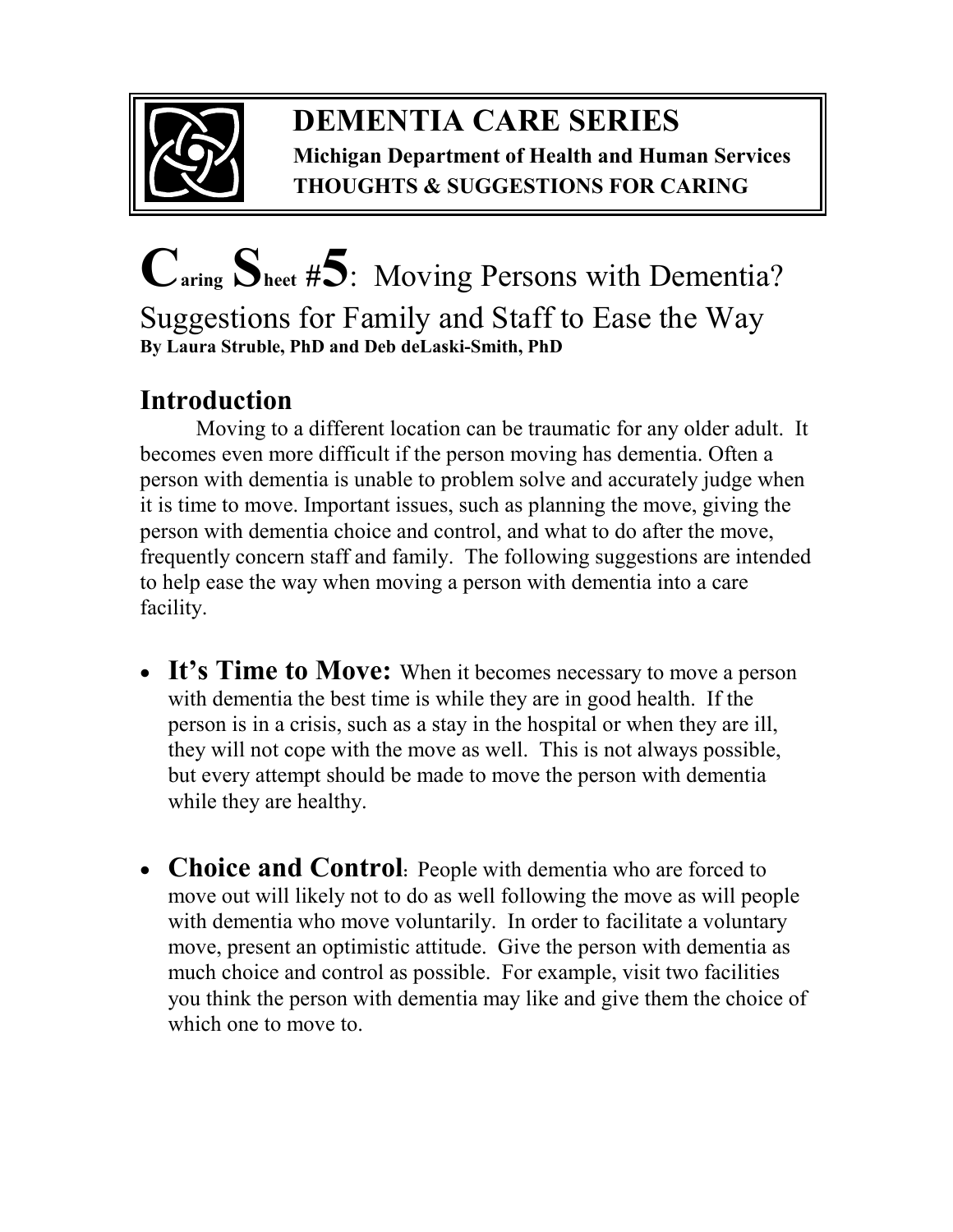

Caring Sheet #5 Moving Persons with Dementia? Suggestions for Family and Staff L. Struble & D. deLaski-Smith Page 2 of 4

- **Age In Place:** Minimize the number of moves the person with dementia has to make since each move will be stressful. Choose a facility that plans for and anticipates services the person with dementia may need in the future. For example, some facilities will ask the resident to move out of the facility if they cannot control their urine or cannot walk. Find out ahead of time what the facility will not allow.
- **Pre Plan the Move:** Family and staff should meet and iron out the details of the move. Along with a full admission assessment, discussions between staff and family members should include what type of habits and rituals the person with dementia performs at home (e.g., likes black coffee followed by a morning shower all before breakfast) that would be useful for staff to know. If there is more than one living space available, choose the one that has similar features and physical characteristics most familiar to the person with dementia. For example, choose a room where the bathroom is in the same place it was at home or choose the closest room to the dining room so the person with dementia will find his/her way.

 Another important issue is how the person with dementia will get along with other residents. Investigate what types of residents are going to be living near or with the person with dementia. Will he/she get along with a roommate if a bedroom is to be shared? Are there residents with similar backgrounds or interests in the same hallway so that friendships can evolve? The best time to think about all these issues is before the move because each move can be stressful even if it is just to another room in the same facility.

 **Moving from One Institution to Another Institution**: People in middle and late stages of dementia usually do not remember a

discussion about a move from institution to institution. This means that the person with dementia may become more upset and confused if you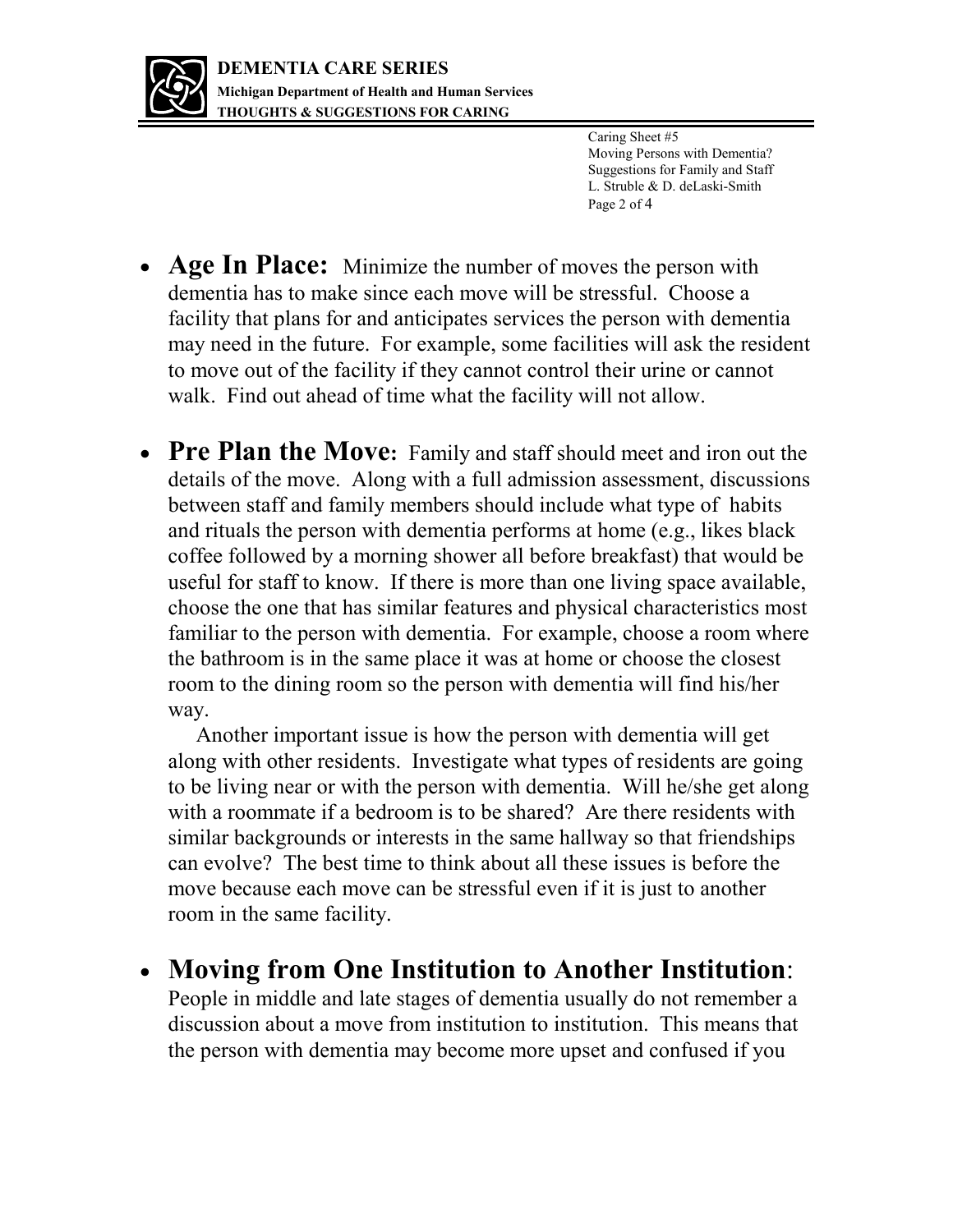

Caring Sheet #5 Moving Persons with Dementia? Suggestions for Family and Staff L. Struble & D. deLaski-Smith Page 3 of 4

talk about the move too far in advance. It is recommended that you discuss the move two to four weeks ahead of time and if possible visit the new place with the person with dementia. It is very important for family and staff to meet and organize the move well in advance and then closer to the time of the move, discuss the move with the dementia resident.

- **Moving Day:** The best time to move the person with dementia is in the morning while he/she is fresh and functioning at their highest level. Family should be there and bring a friend or other family member for support. Stay with the person with dementia until he/she is settled and having lunch. Try not to move the person with dementia on weekends because the staffing ratio may be lower and the administrator will not be there to handle problems should they arise. Frequent visits during the first few months after the move are very important. This will be the time to help solve problems and support the person with dementia during this stressful adjustment period.
- **Attitudes of Family and Staff:** An optimistic attitude about the move will encourage the person with dementia to see the change as positive. Remain calm and supportive. Expect some anxiety and negative reactions from the person with dementia.
- **Frequent Visits After the Move:** It is easy to forget that there is still work to be done after the person with dementia has moved. Family and friends should visit frequently and get to know the staff and the facility. Each individual move and resident is different. In some cases, family may need to call the person with dementia daily in addition to attending activity sessions in the facility. Staff should plan to spend more time with a new dementia resident; at least fifteen extra minutes a day just to visit and get to know him/her. This should be done for the